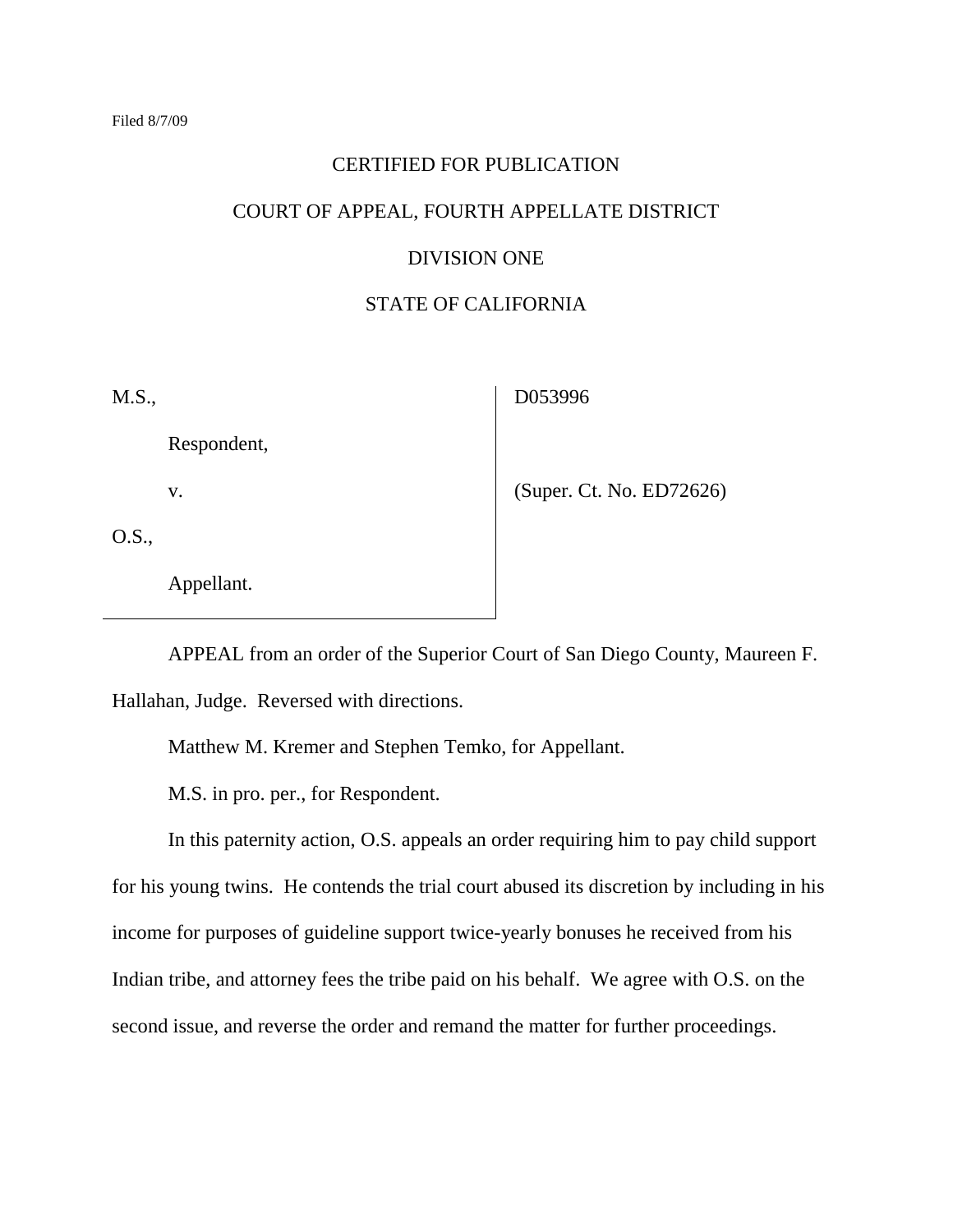Additionally, for the court's guidance on remand, we hold it may properly include the bonuses in his gross income.

## FACTUAL AND PROCEDURAL BACKGROUND

In November 2007 M.S. initiated this action to establish O.S. as the biological father of her unborn twins, and for an order requiring him to pay child support. M.S. gave birth to twins prematurely in January 2008, and genetic testing later confirmed that O.S. is their father.

M.S. submitted an income and expense declaration that claimed no income and \$6,200 in monthly expenses. O.S. is a member of the Sycuan Band of the Kumeyaay Nation. He submitted income and expense declarations that stated he was unemployed and had \$23,344 in monthly income from the tribe, including \$16,400 in regular distributions and \$6,944 in bonuses. It also claimed \$12,012 in monthly expenses, including \$3,092 in court-ordered child support. His 2007 federal income tax form showed the tribe paid him a total of \$319,776.21 that year, including \$196,800 in regular disbursements; \$83,333.32 in bonuses; \$4,428 for education and training; \$52.64 for tribal life insurance; and \$35,162.25 for legal fees. The tribe withheld \$110,133.32 in federal income tax and he does not pay state income tax.

In February 2008 the court awarded M.S. \$3,978 per month in temporary child support. It also ordered O.S. to pay \$3,500 toward M.S.'s attorney fees. The court set the matter for a continued hearing and requested supplemental briefs from the parties.

A hearing was held on July 25, 2008. M.S. submitted an updated income and expense declaration, which claimed no income and \$7,365 in monthly expenses. She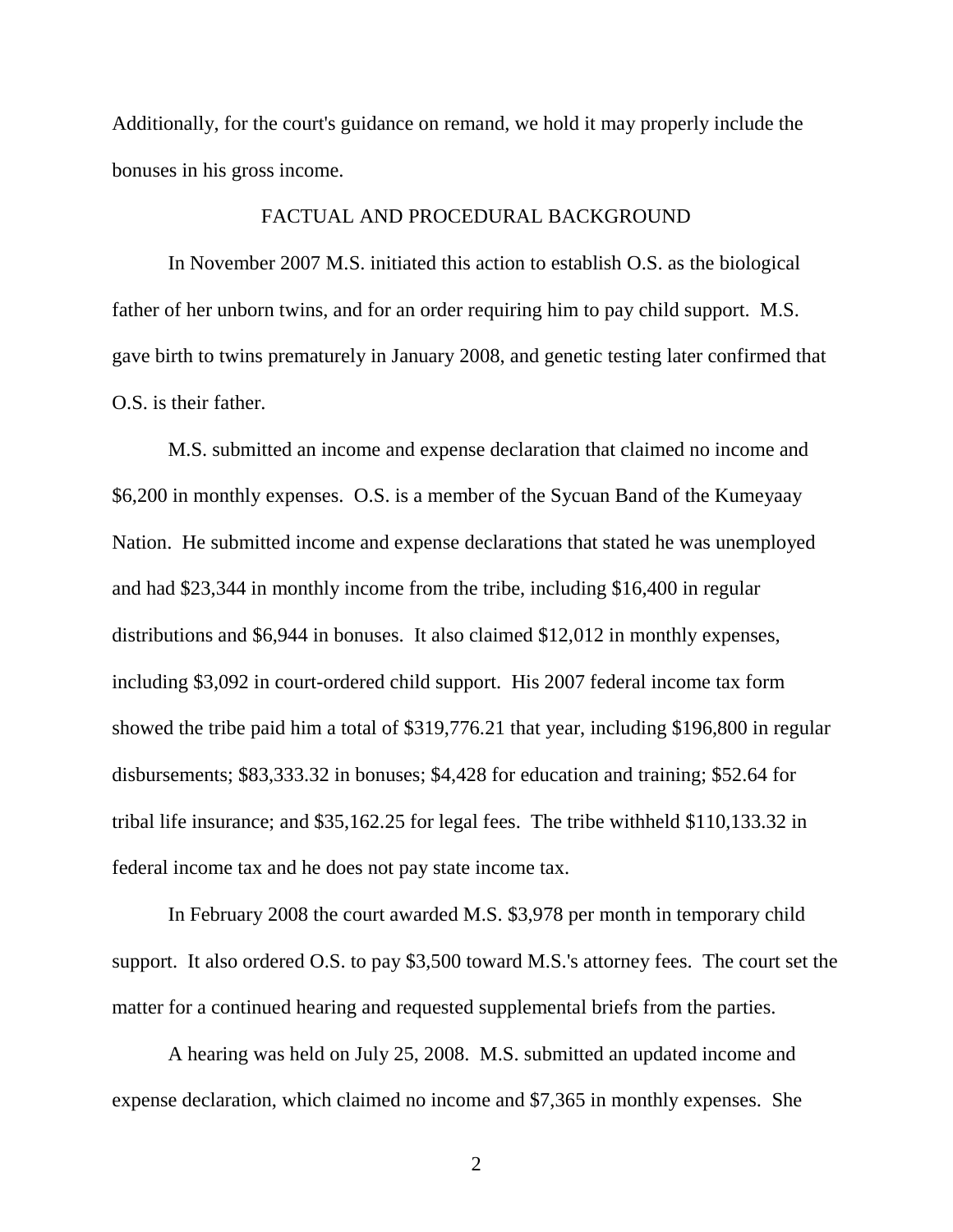argued that the entire amount stated on O.S.'s 2007 federal income tax statement should be included in his annual gross income, including the amounts for attorney fees and educational expenses. She stated that in responses to special interrogatories dated June 27, 2008, O.S. admitted the tribe had paid \$20,727.24 in legal fees on his behalf thus far in 2008. M.S. also argued that O.S. received a three-bedroom, two-bath home on the reservation free of charge, and the value of that benefit should be considered additional income. She advised the court that O.S. had neither met the twins nor requested visitation.

O.S. advised the court that in 2008 he continued to receive \$16,400 per month from the tribe in regular disbursements, which was reduced to \$10,000 after taxes, and he had received a bonus in the gross amount of \$41,666. O.S. conceded he had free housing on the reservation. He also, however, owned a condominium for which he claimed nearly \$4,000 in monthly expenses. His attorney explained that O.S. was not currently renting the condominium because he "initially was afraid that if he rented it, the court would automatically count that as income, even though it ran at a negative number." O.S., however, was "trying to rent it now."

O.S. opposed the inclusion of benefits in his income, such as free housing and the payment of attorney fees. He argued the court should deviate downward from guideline support, because guideline support exceeds the needs of the six-month-old twins, and it actually supports M.S. and her mother, who lived with M.S. rent free. He also argued the court should impute at least minimum wage income to M.S. He challenged the validity of M.S.'s claimed expenses.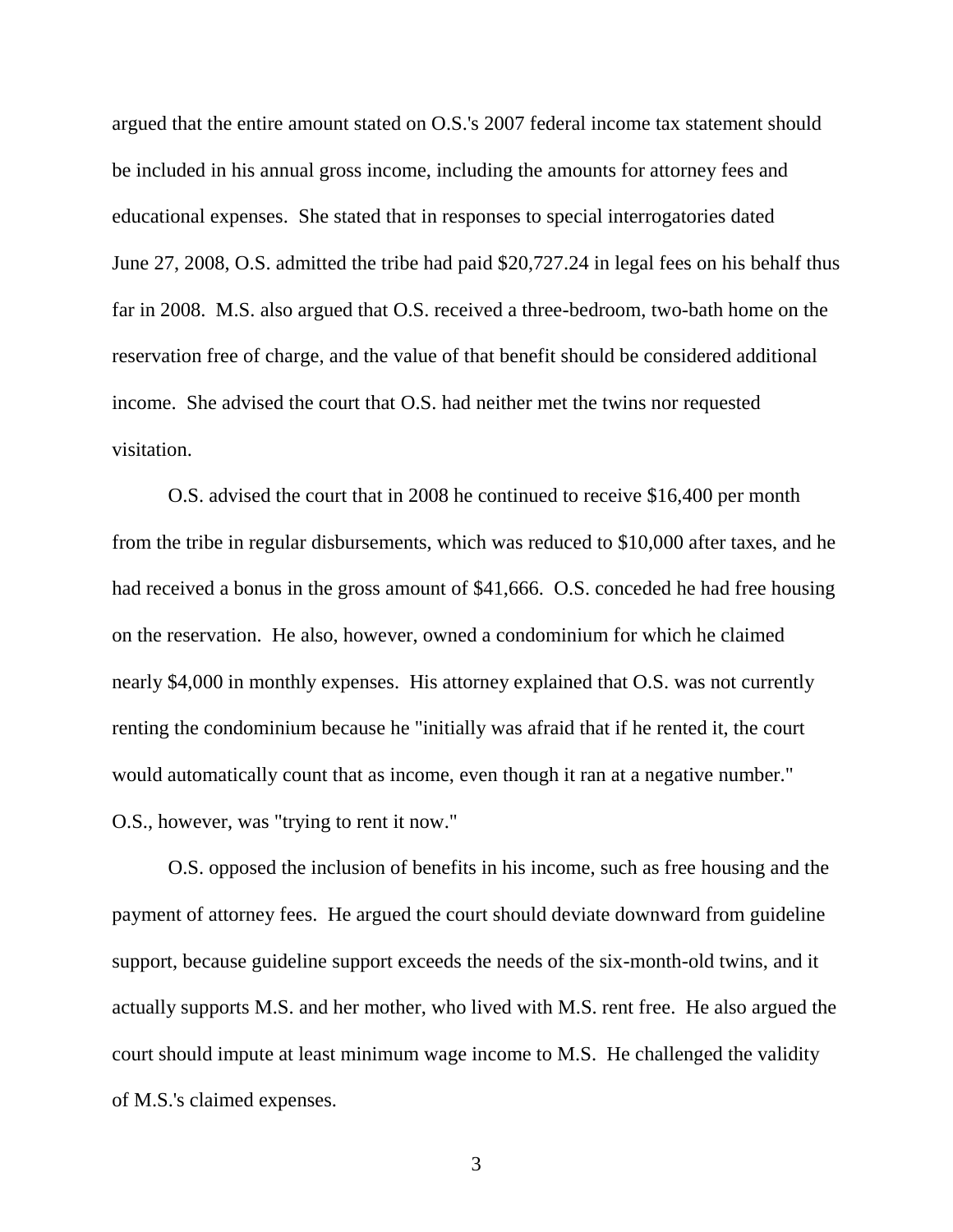The court took the matter under submission, and it announced its ruling at a hearing on August 26. The court imputed no income to M.S. noting she was a teenager with no high school education who had recently given birth prematurely to twins. The court did order her to apply for benefits from her own Indian tribe, and to notify O.S.'s counsel of her efforts.

The court also imputed no income to O.S. "at this time." The court determined he had deductible mortgage interest of \$3,400 per month and property taxes of \$357 per month, and court-ordered child support of \$3,092 per month. The court included in O.S.'s income the bonuses he received from the tribe, and explained that although they were distributed in June and November they "should be calculated on an annualized basis, resulting in a monetary amount of \$6,944 per month." The court also included in O.S.'s income the \$35,162 the tribe paid for attorney fees he personally incurred in 2007, noting the tribe reported this income to the Internal Revenue Service as taxable income to O.S. The court did not include the value of O.S.'s free housing on the reservation, educational expenses the tribe covered or free trips. The court found O.S. shared no time with the children.

Additionally, the court determined O.S. did not meet his burden of rebutting the presumption of guideline child support. The court explained that "[w]hile certain expenses identified in petitioner's income and expense declaration do not appear credible, that and other factors presented are not sufficient to rebut the presumption." It ordered him to pay \$4,370 per month in support retroactive to January 1, 2008.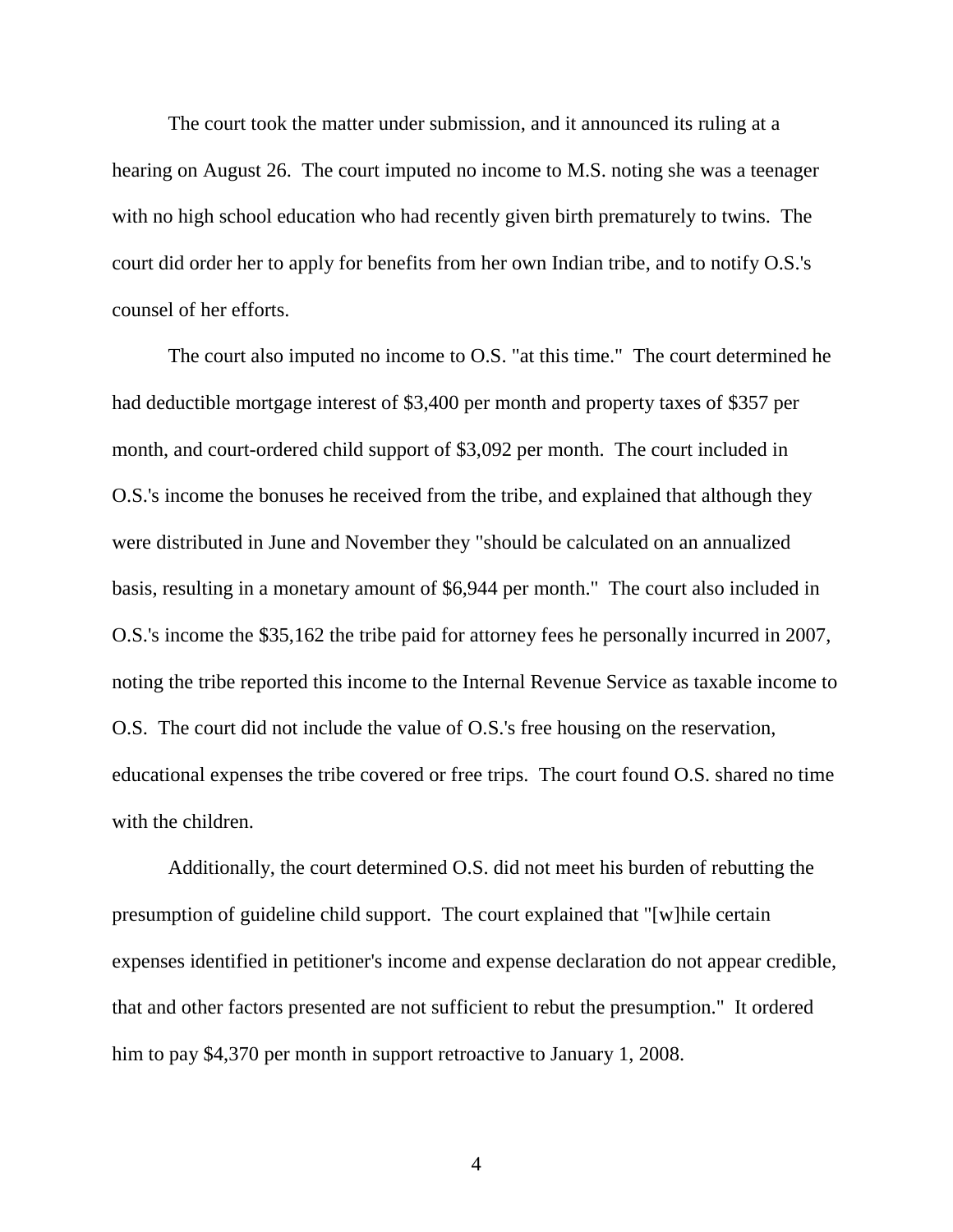#### DISCUSSION

I

# *Bonuses*

A

O.S. contends the court improperly included his "speculative bonus income in his gross annual income for purposes of calculating child support." $1$  We disagree.

"A child support order is reviewed for an abuse of discretion. [Citations.] We determine 'whether the court's factual determinations are supported by substantial evidence and whether the court acted reasonably in exercising its discretion.' [Citation.] We do not substitute our own judgment for that of the trial court, but determine only if any judge reasonably could have made such an order." (*In re Marriage of Schlafly*  (2007) 149 Cal.App.4th 747, 753.)

Because of California's strong public policy in favor of adequate child support, "courts are required to calculate child support under the statutory guidelines. [Citations.] '[A]dherence to the guidelines is mandatory, and the trial court may not depart from them except in the special circumstances enumerated in the statutes. [Citations.]' [Citation.] The guideline amount of child support, which is calculated by applying a mathematical formula to the parents' incomes, is presumptively correct." (*In re Marriage of Williams*  (2007) 150 Cal.App.4th 1221, 1237.)

1 In her respondent's brief M.S. does not address this issue.

 $\overline{a}$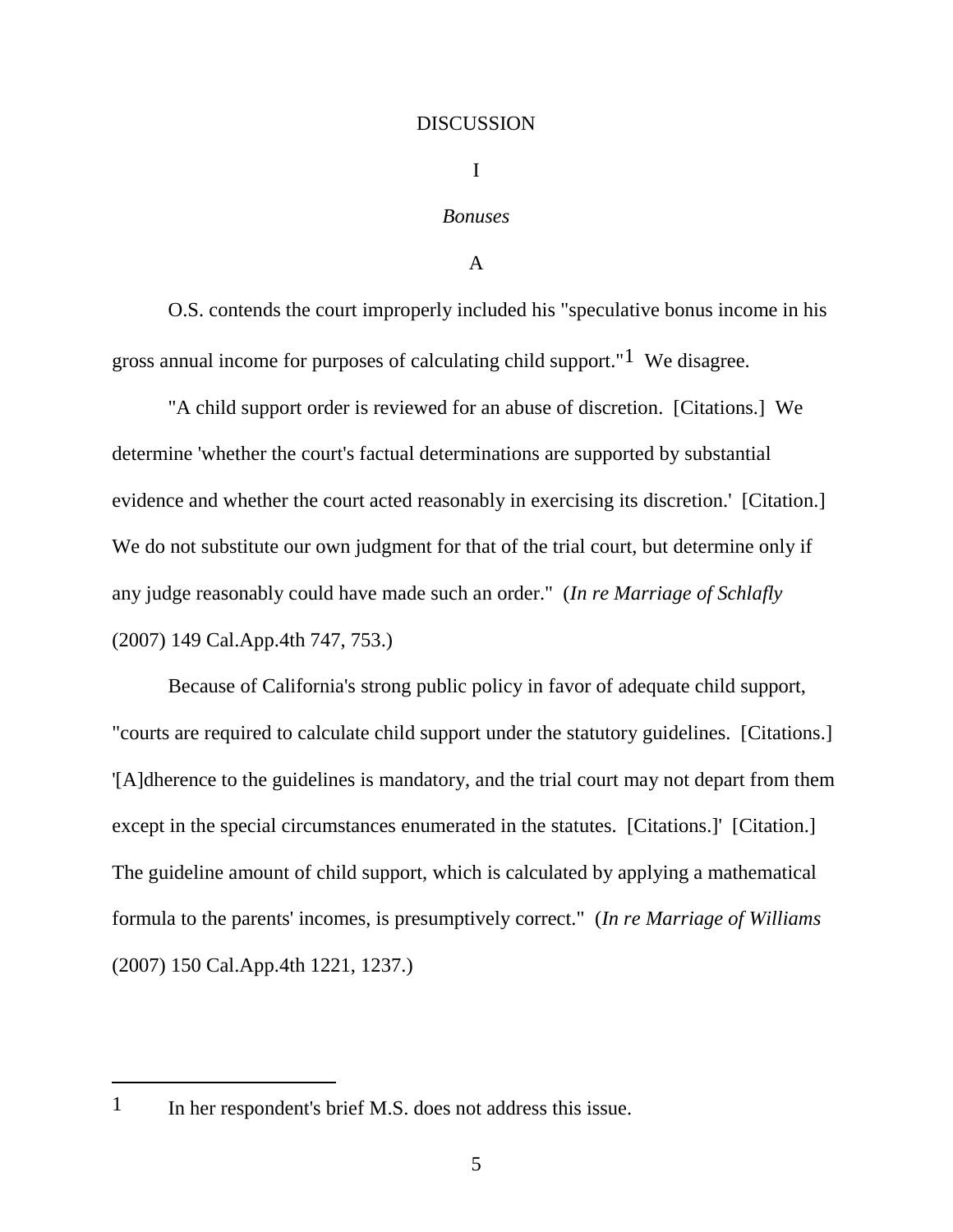"The mandatory formula for calculating child support takes into account both parents' 'net monthly disposable income' [citation], which is determined based upon the parents' 'annual gross income'." (*In re Marriage of Alter* (2009) 171 Cal.App.4th 718, 731 (*Alter*).) "[I]ncome is broadly defined for purposes of child support. [Citations.] Subject to certain statutory exceptions, which do not apply here, [annual] gross income 'means income from whatever source derived . . . .' ([Fam. Code,  $2$ ] § 4058, subd. (a).) Although it specifically lists more than a dozen possible income sources, by the statute's express terms, that list is not exhaustive. [Citations.] Rather, the codified income items 'are *by way of illustration* only. Income from other sources . . . should properly be factored into the "annual gross income" computation. [Citations.]' " (*In re Marriage of Cheriton* (2001) 92 Cal.App.4th 269, 285.) "The judicially recognized sources of income cover a wide gamut." (*Ibid.*)

O.S. ignores that section 4058, subdivision (a)(1) expressly includes bonuses as part of a parent's annual gross income. He also ignores *County of Placer v. Andrade*  (1997) 55 Cal.App.4th 1393, 1396-1397, which explains the "court cannot deduct predictable . . . bonuses in determining [a parent's] prospective earnings merely because they occur sporadically. The mechanism for calculating [a parent's] net disposable

 $\overline{a}$ 

<sup>2</sup> All statutory references are to the Family Code.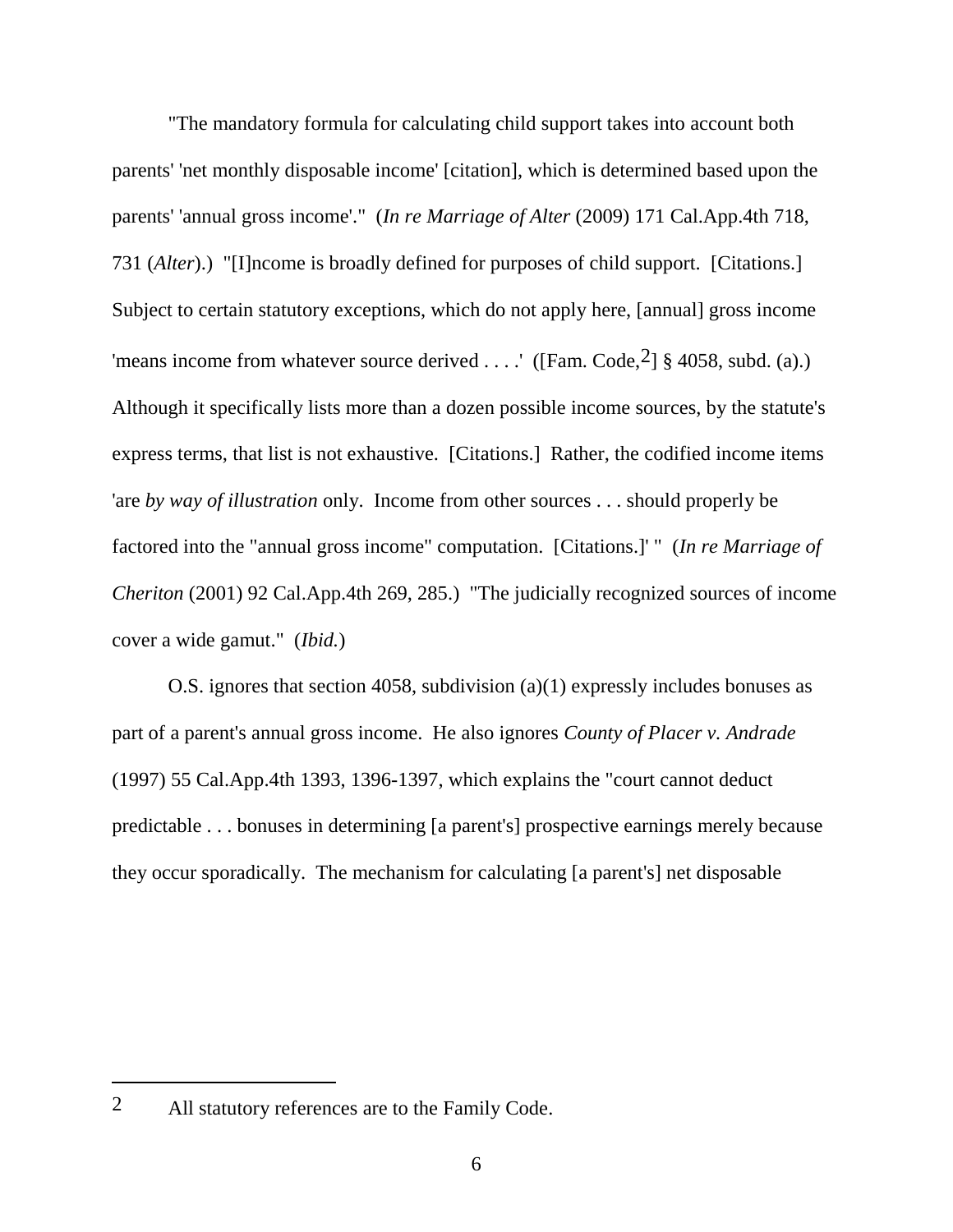income is a monthly average.  $(\S 4060.)$ [<sup>3</sup>] The question is whether the bonuses . . . are likely to reoccur. Absent a determination that 'the monthly net disposable income figure does not accurately reflect [the parent's] . . . prospective earnings,' " it [would be] error for the court to exclude . . . bonuses in its calculation. [¶] The court can disregard past bonus . . . payments from the calculation only if it determines that [the parent] is unlikely to receive them in the future." (*County of Placer v. Andrade, supra,* at pp. 1396-1397.) Bonuses are included in income because "past income is a good measure of the future income from which the parent must pay support." (*Id*. at p. 1396; see also *Seymour v. Hunter* (Iowa 1999) 603 N.W.2d 625, 626 [court rejected Indian tribe member's argument per capita payments from tribe were not income subject to child support because they were "unguaranteed, speculative, and left totally to the whim of the tribal council," explaining "[t]o ignore recent experience would be to invite manipulation of the guidelines by arrangements with friendly employers, earmarking part of the expected earnings by labeling them as bonuses"].)

"The employee parent has the burden of demonstrating past bonus . . . income is not likely to be continued. Courts are very skeptical of such claims made by the employee party alone. Counsel should therefore obtain declarations from the *employer* 

<sup>3</sup> Section 4060 provides: "The monthly net disposable income shall be computed by dividing the annual net disposable income by 12. If the monthly net disposable income figure does not accurately reflect the actual or prospective earnings of the parties at the time the determination of support is made, the court may adjust the amount appropriately." Section 4064 provides: "The court may adjust the child support order as appropriate to accommodate seasonal or fluctuating income of either parent."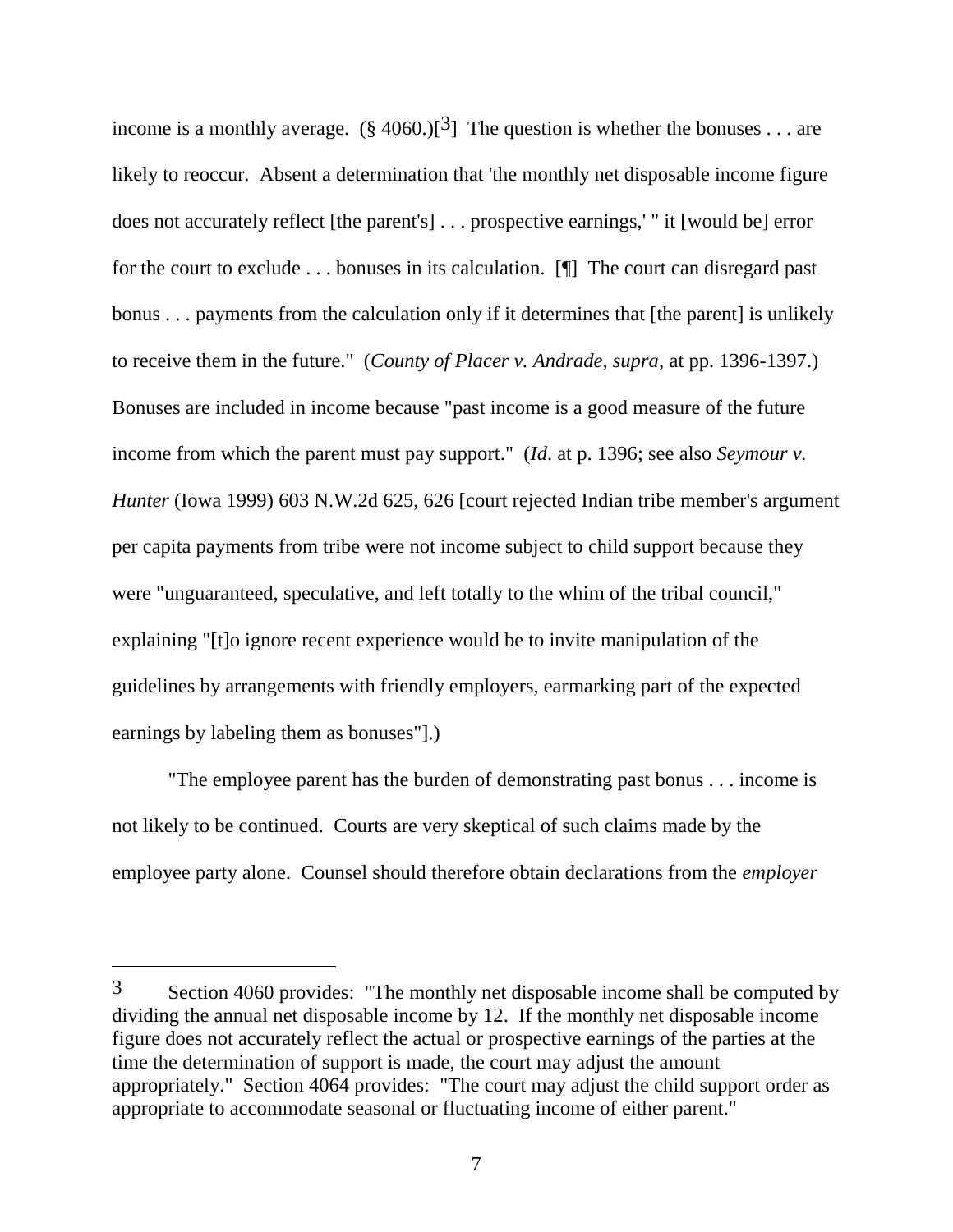(to the effect  $\dots$  bonus pay will be curtailed and why)." (Hogoboom & King, Cal. Practice Guide: Family Law (The Rutter Group 2005) ¶ 6:249.1, p. 6-109.)

The only evidence O.S. cites is his own declaration, which states: "I received a bonus from the Sycuan Tribal Government in the total amount of \$83,333 for the year 2007. However, I may or may not receive a bonus every year." He did not submit anything from the tribe supporting the notion he may not receive bonuses in the future. Further, he advised the court in July 2008, before it made the child support award, that he had already received one bonus in 2008, and it was one-half of the total bonuses he received in 2007. We find no abuse of discretion as O.S. did not meet his burden of proof, and to the contrary his evidence indicates it is likely the bonuses will continue on schedule.

As discussed below, we find abuse of discretion on another issue and reverse the order with directions. On remand, however, the court may include the bonuses in O.S.'s gross income under section 4058, subdivision (a).

B

O.S.'s reliance on *In re Marriage of Mosley* (2008) 165 Cal.App.4th 1375 (*Mosley*), is misplaced. In *Mosley,* the father (Paul), a real estate attorney, lost his lucrative job because of the downturn in the market. He took a job in February 2005 as in-house counsel with a homebuilder that paid a base salary of \$205,000, a fraction of his former base salary, with the possibility of a year-end bonus of up to 150 percent of his base salary dependent on both his performance and the success of the housing industry. (*Id.* at pp. 1381-1382.) The evidence showed Paul was awarded a bonus in 2005, "that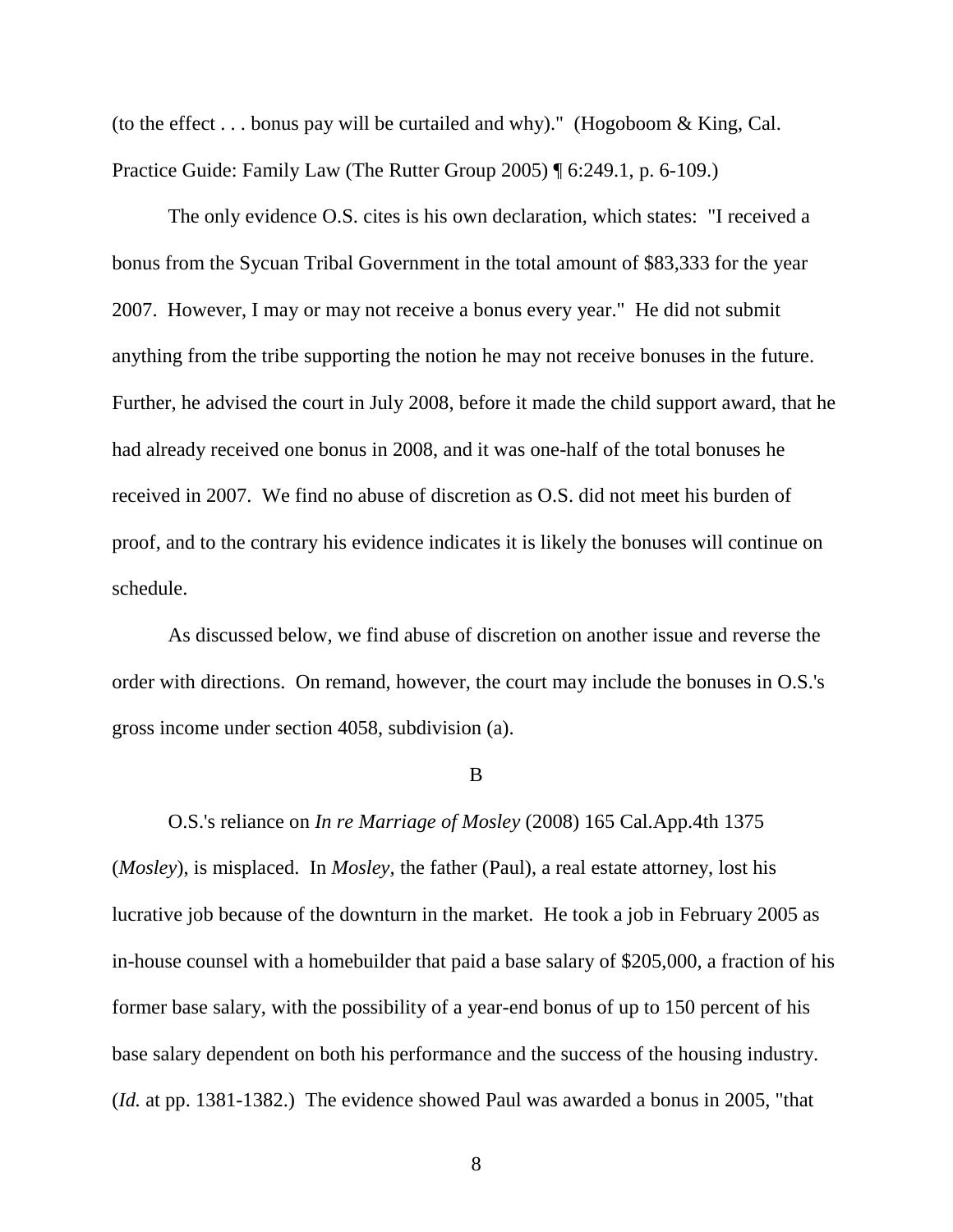\$257,000 was paid in December 2005 as 75 percent of the bonus awarded, and that \$85,000 was paid in March 2006 as the remaining 25 percent." (*Id.* at pp. 1382-1383.)

In January 2006 Paul moved for modification of his spousal and child support obligations. He explained that from his base salary he had net take-home pay of \$10,000 to \$11,000 per month, and after making monthly support payments of \$10,047, he had less than \$1,000 for his own monthly expenses. (*Mosley, supra,* 165 Cal.App.4th at p. 1381.) The trial court found no change of circumstances, because Paul's total 2005 income of \$448,392 exceeded his income in 2002 when judgment was entered. (*Id.* at p. 1383.)

The Court of Appeal reversed the order. The court explained the evidence showed that during the marriage the parties were "ample spend[ers]," and thus Paul had no nest egg to rely on in making support payments for an entire year before receiving any bonus. (*Mosley, supra,* 165 Cal.App.4th at p. 1384.) After paying support, he had to borrow money to meet his living expenses, and he "expected that he would have to borrow 100 percent of his living expenses for the remaining six months of the year." (*Id.* at p. 1385.) The court noted that while he *may* "be eligible for a whopping bonus of up to 150 percent of [his base pay], no one disagrees that he may get zero. The bonus is completely discretionary. And, Paul works for a homebuilder. And, the residential housing industry is in the dumps, due to the subprime mortgage crisis and the sluggish economy." (*Id.* at p. 1384.) The court held "it exceeded the bounds of reason to require Paul to pay nearly 100 percent of his take-home pay in support payments, on the assumption, based on only a one-year history with the homebuilder, that he would continue to receive a six-figure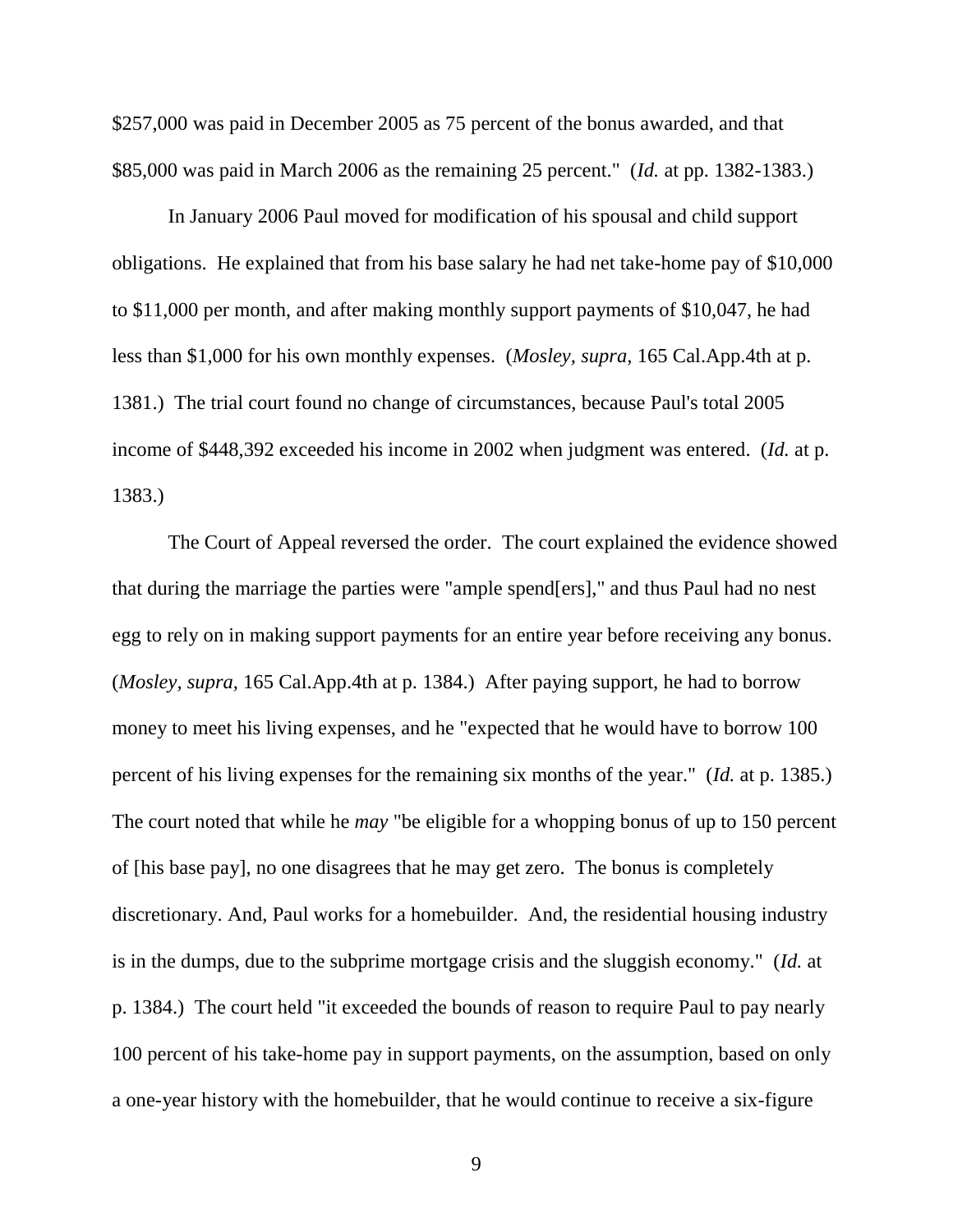bonus each subsequent year. It placed him in a position of having to borrow for his living expenses, and thus resulted in a miscarriage of justice." (*Id.* at pp. 1386-1387.) The court added that "[i]t would be an abuse of discretion for the court to leave Paul near penniless while he awaits the potential of a bonus each year, especially in light of the current plight of homebuilders." (*Id.* at p. 1387.)

The court remanded the matter to the trial court, and directed it to base its support award on Paul's "base salary, exclusive of a speculative bonus." (*Mosley, supra,* 165 Cal.App.4th at p. 1387.) The court explained, however, that "any bonus actually received must be counted as part of Paul's annual gross income for the purposes of spousal and child support obligations. Consequently, the court must include in its order a method for requiring Paul to pay support obligations based on any bonus income that he may in fact receive. It may, for example, fashion an additional award, over and above guideline support, expressed as a fraction or percentage of any discretionary bonus actually received." (*Ibid.*)

The facts of *Mosely* are readily distinguishable. "It is a foundational principle that: ' "[T]he language of an opinion must be construed with reference to the facts presented by the case, and the positive authority of a decision is coextensive only with such facts." ' " (*Harris v. Capital Growth Investors XIV* (1991) 52 Cal.3d 1142, 1157.) Here, O.S. is unemployed and he receives his entire income from the Sycuan tribe. He produced no evidence from the tribe or otherwise that there is any plight in the Indian gaming industry that may affect future bonuses, either in frequency or amount. Indeed,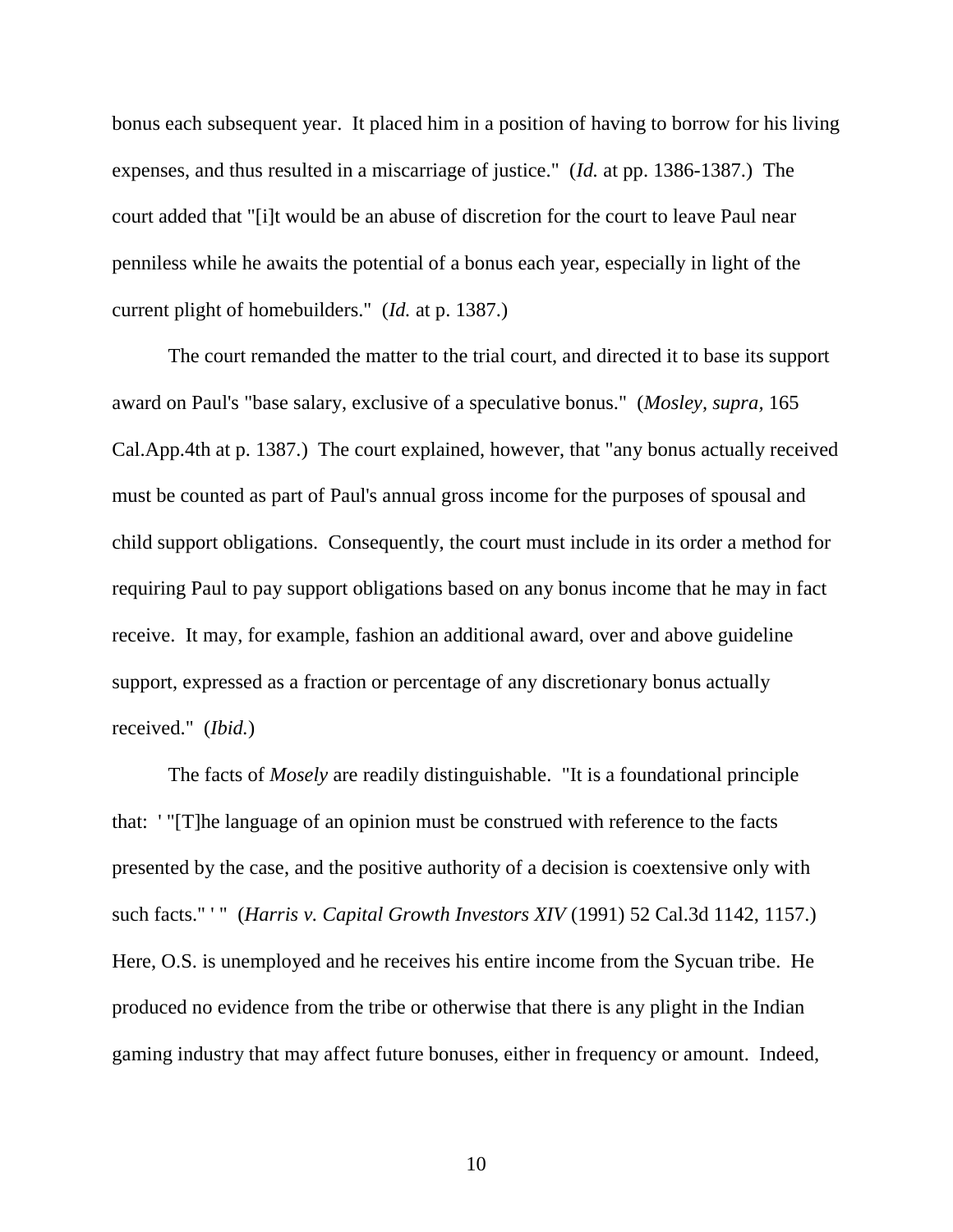the evidence shows that in June 2008 O.S. received a bonus that was one-half the amount of total bonuses he received in 2007.

Additionally, since the tribe distributes bonuses twice a year, O.S. is not required to advance the portion of support payments based on the bonuses for an entire year as was the case in *Mosley*. He submitted a declaration before the July 2008 hearing that states, "After payment of support, I do not have significant funds to pay for my own living expenses. I am often late on bills because I do not have the money to pay them. I receive a bonus twice per year, but the monthly child support order includes the bonus amount. This creates a financial strain on me, since child support is calculated on an income I do not receive monthly." At the hearing, however, O.S. conceded he had not been renting his condominium, but he was then trying to do so. There is no actual evidence he cannot budget his twice-yearly bonus payments in a manner to cover his monthly child support obligations.

Under all the circumstances, we find no abuse of discretion. It appears likely the bonuses will continue, but if they do not, O.S. can petition for modification of the child support order.

## II

#### *Attorney Fees*

We are, however, persuaded by O.S.'s contention the court abused its discretion by including the tribe's payment of his attorney fees in his gross annual income under section 4058, subdivision (a) for purposes of the guideline support calculation. We agree with O.S. that because the payments go directly to his attorneys, and are not part of his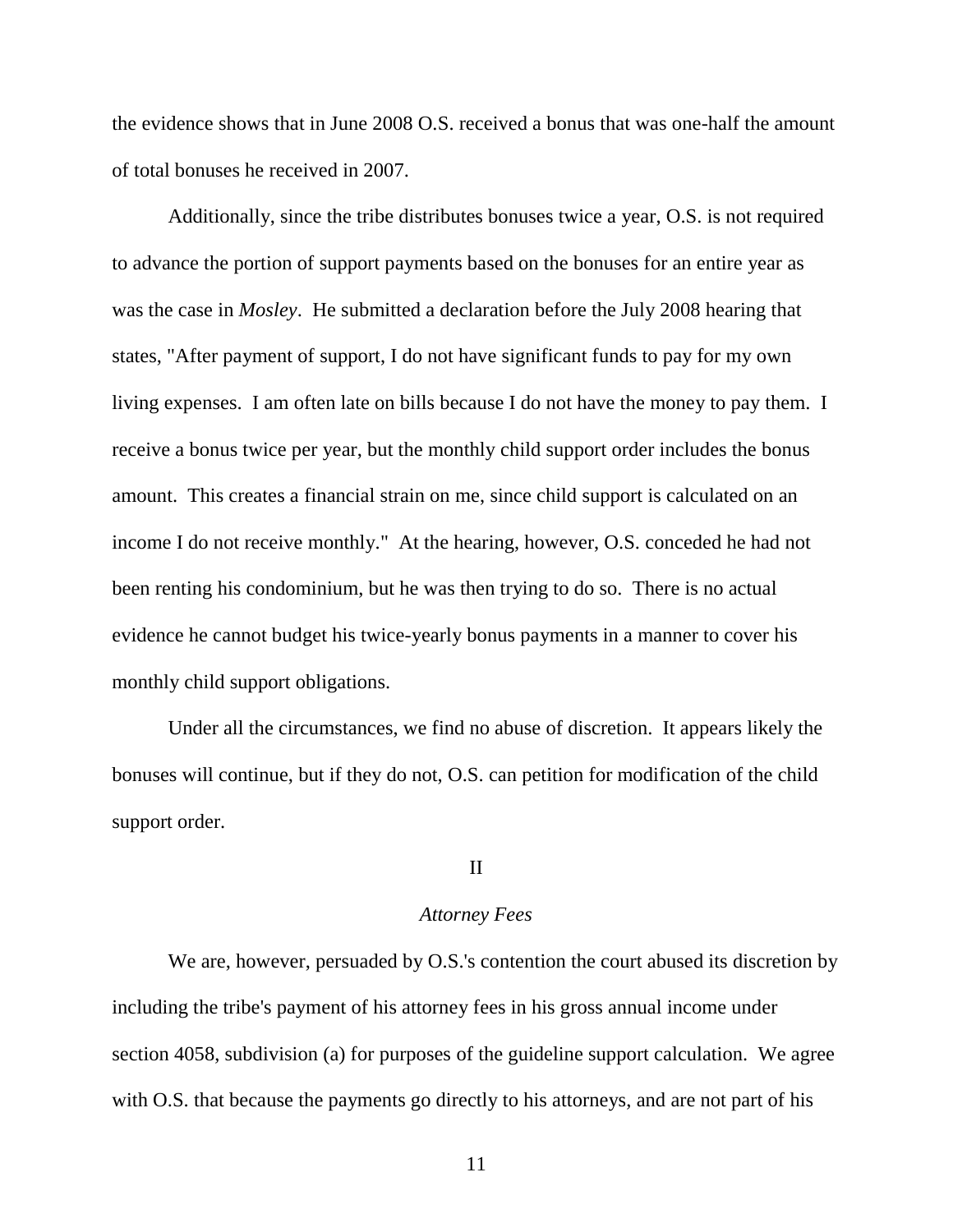income or cash flow available for child support, the attorney fees benefit may be considered only under section 4057 as a circumstance potentially warranting an upward departure from guideline amount.4

It is undisputed that for 2007 the tribe included on O.S.'s federal income tax statement \$35,162 it paid on his behalf for attorney fees. (See 25 U.S.C. 2710(b)(3)(D) ["[n]et revenues from any class II gaming activities conducted or licensed by any Indian tribe may be used to make per capita payments to members of the Indian tribe only if" the "per capita payments are subject to Federal taxation and tribes notify members of such tax liability when payments are made"].) M.S. claims this justifies the inclusion of that amount in O.S.'s gross income under section 4058, subdivision (a).

A parent's gross income, as stated under penalty of perjury on recent tax returns, is considered presumptively correct for purposes of child support. "Returns are, after all, ultimately enforced by federal and state criminal penalties. Hence it is not surprising that tax returns are the core component of determinations under the guideline formula." (*In re Marriage of Loh* (2001) 93 Cal.App.4th 325, 332 (*Loh*).) "Although federal law is not conclusive on the interpretation of section 4058, it is persuasive, because '[t]he operative language in subdivision (a) [of section 4058], i.e., "annual gross income . . . means income from whatever source derived," was lifted straight from the definition of income

<sup>4</sup> Section 4057 provides that the presumptive correctness of guideline support "may" be rebutted by admissible evidence showing that application of the formula would be unjust or inappropriate in the particular case" because of various factors, including that guideline support "would be unjust or inappropriate due to special circumstances."  $(\S$  4057, subd. (b)(5).)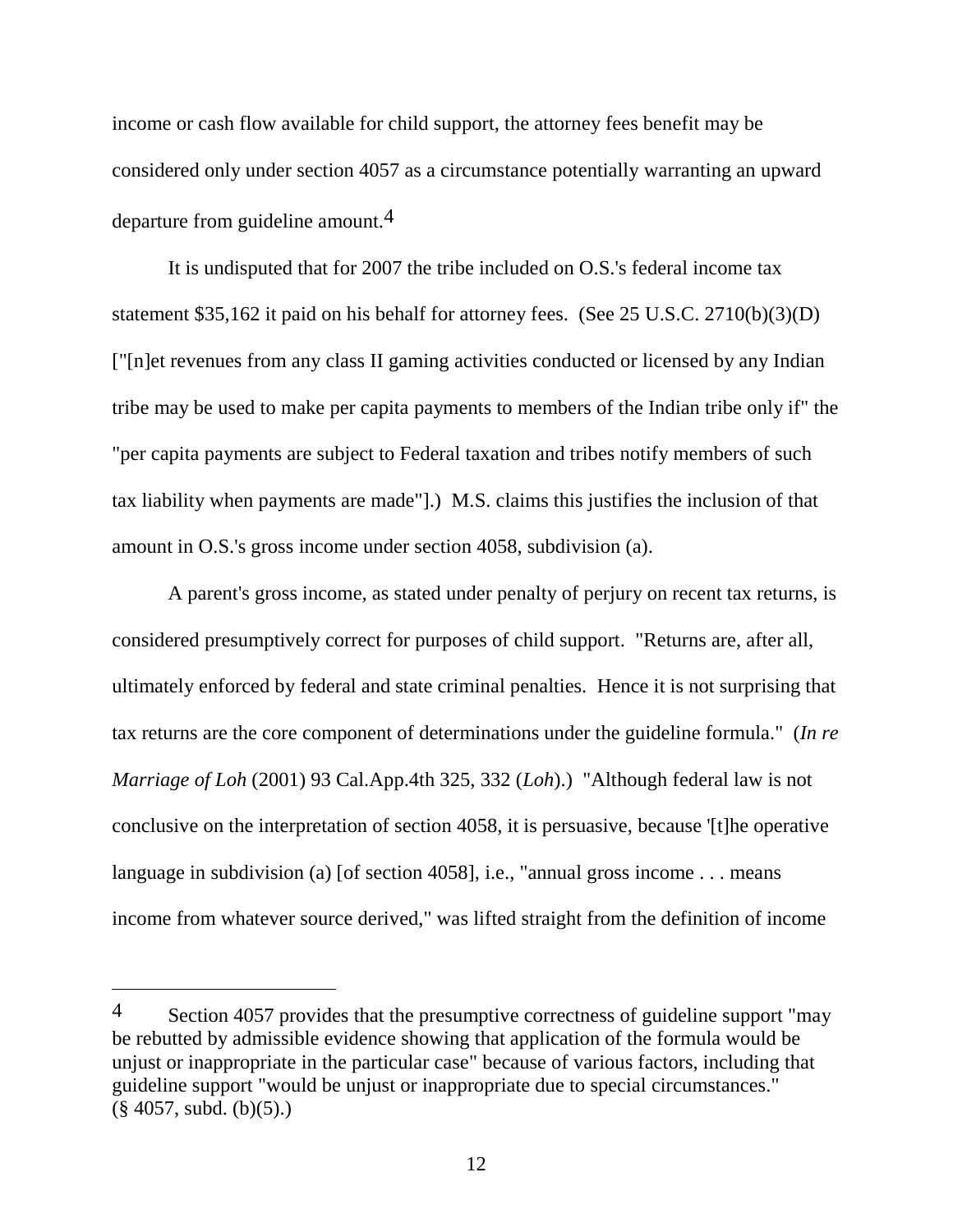in section 61 of the Internal Revenue Code.' " (*In re Marriage of Scheppers* (2001) 86 Cal.App.4th 646, 650 (*Scheppers*).)

Ordinarily, a party's challenge to the presumption of correctness is based on the argument that income or benefits *not* included on the other parent's federal tax returns should nonetheless be included in gross income for calculation of guideline support. For instance, in *Scheppers, supra,* 86 Cal.App.4th at page 649, the court rejected the father's argument that a lump-sum life insurance benefit was within the scope of the mother's gross income. The court explained life insurance benefits are not income under the federal Internal Revenue Code and the inclusion of such benefits in income would be impractical. As to the last point, the court pondered: "If the mother were deemed to have received \$200,000 in income in the year in which the insurance proceeds were paid, what would happen the following year when her income would be \$200,000 less? Would she be entitled to immediately move for an increase in child support? And if so, what is the sense in treating the insurance proceeds as income in the first place?" (*Id.* at p. 650.)

In *Stewart v. Gomez* (1996) 47 Cal.App.4th 1748 (*Stewart*), the Court of Appeal held the trial court properly exercised its discretion by including the fair market value of rent-free housing on an Indian reservation in the disabled father's gross income under section 4058. The court explained, "subdivision (a) of section 4058 defines 'gross income' as '*includ*[*ing*]*, but . . . not limited to*' (italics added) the listed items. 'The statutory definition of a term as "including" listed items does not necessarily limit the original term to the listed inclusions.' " (*Stewart, supra,* at p. 1754.) The court also relied on subdivision (a)(3) of section 4058, which "gives the court discretion to consider as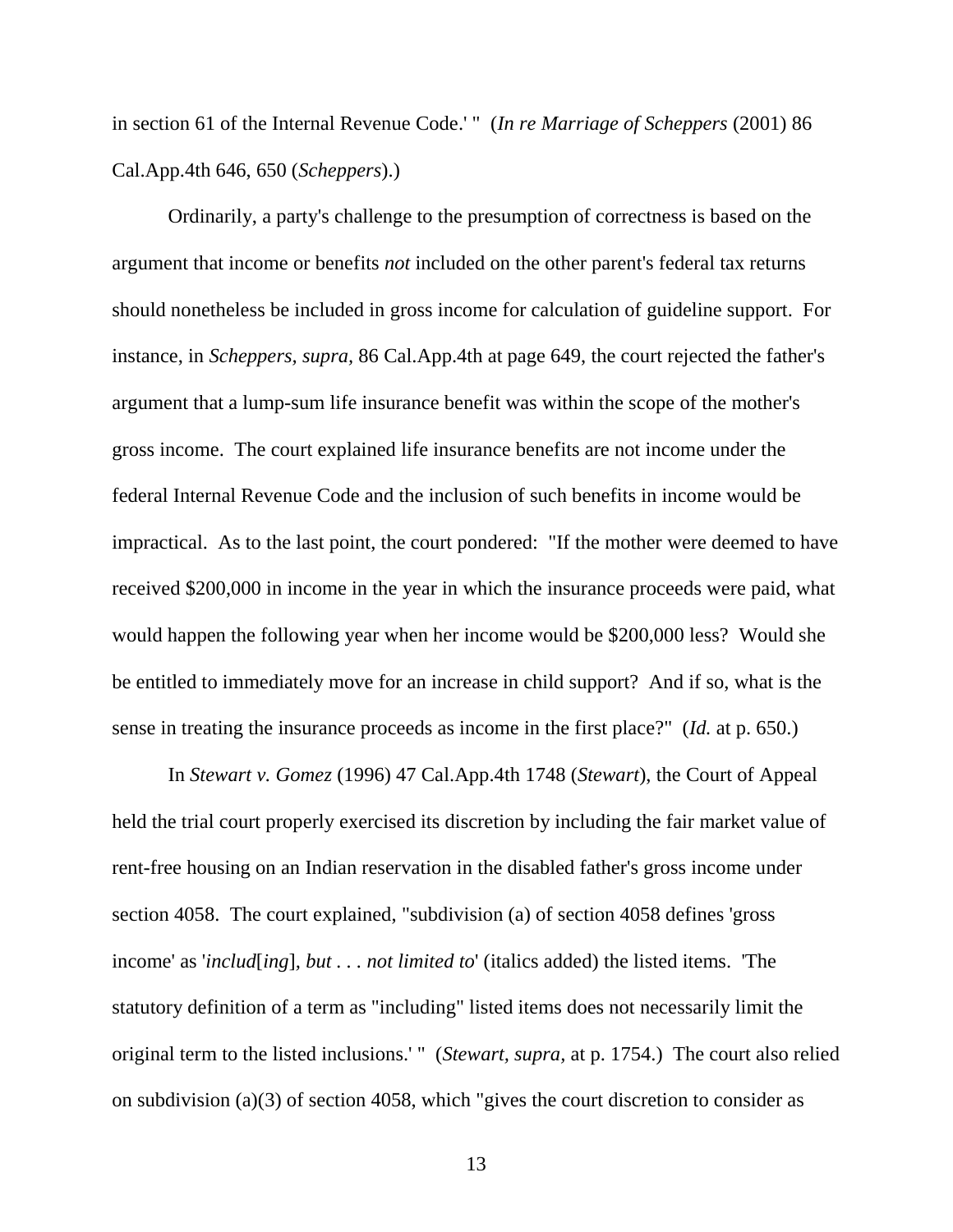income: 'employee benefits or self-employment benefits, taking into consideration the benefit to the employee, *any corresponding reduction in living expenses,* and other relevant facts.'' (*Id.* at p. 1755, italics supplied by court.) The court found "no reason to distinguish an employee housing benefit from an Indian reservation housing benefit," since both types of benefits reduced living expenses and increased the amount of money available for child support. (*Ibid.*; see also *County of Kern v. Castle* (1999) 75 Cal.App.4th 1442, 1451 (*Castle*) [the father had paid off his mortgage with inheritance money; following *Stewart* the court held the mortgage-free housing could be included in his gross income under subdivision (a)(3) of section 4058 on theory it reduced his living expenses].)

In *Loh*, however, the court rejected a blanket rule, suggested by *Stewart* and *Castle*, that any payment reducing a parent's living expenses is income under section 4058, subdivision (a). (*Loh, supra,* 93 Cal.App.4th at p. 334.) The court concluded "such an approach creates serious anomalies when one realizes that the most common instances of 'things that reduce living expense' are new mate or nonmarital partner income, items which the Legislature has specifically forbidden, in section 4057.5, to be taken into account in 'determining or modifying' child support." (*Loh, supra,* at p. 334.) The *Loh* court also noted that in *Stewart,* the inclusion of the value of free housing, "based on an it-reduces-living-expenses theory[,] [e]ffectively . . . meant that the support order was based on *money that the disabled carpenter did not have*." (*Loh*, *supra*, at p. 334, italics added.)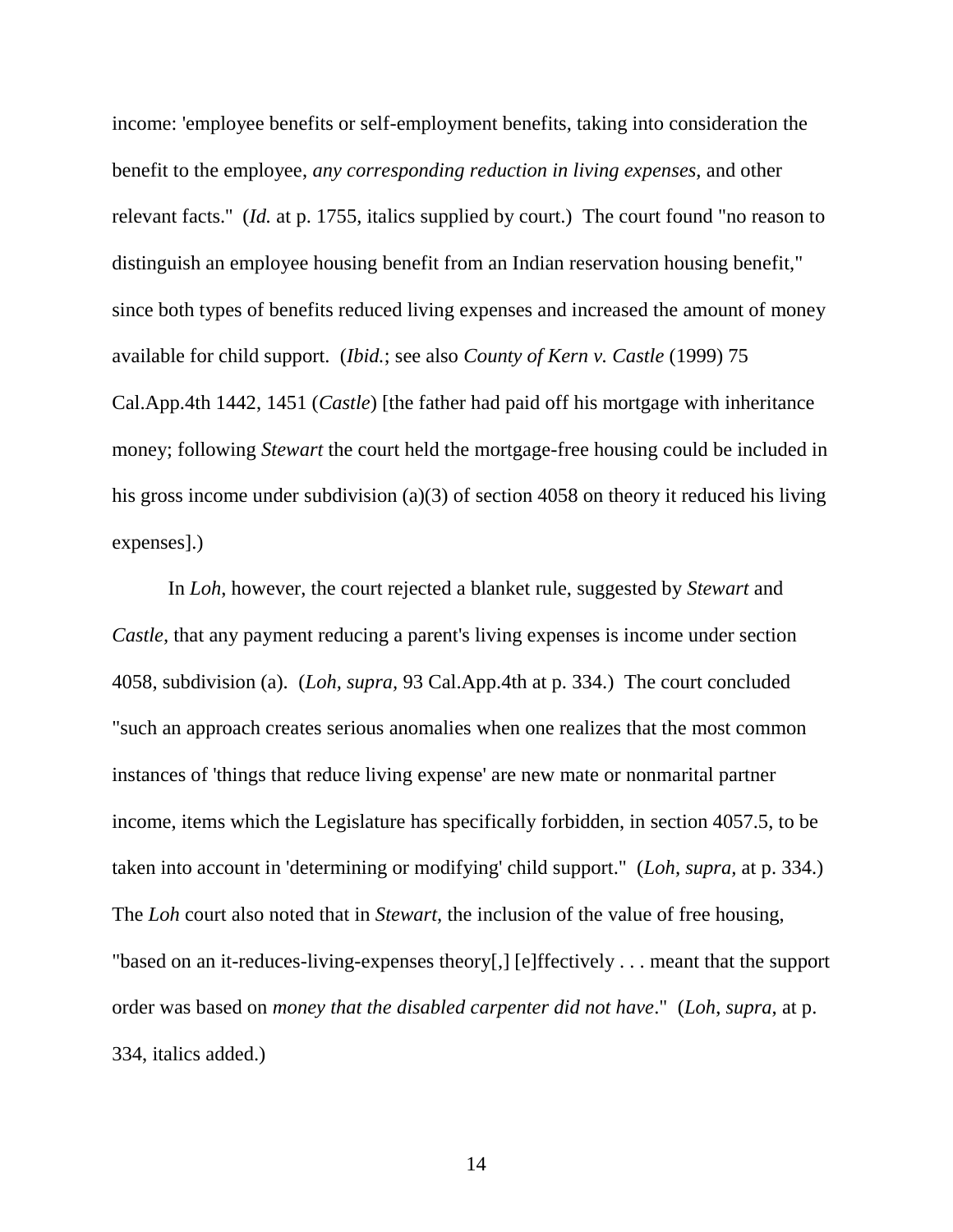The *Loh* court also criticized *Stewart* for cursorily relying on subdivision (a)(3) of section 4058 as authority for including free housing as income. (*Loh, supra,* 93 Cal.App.4th at p. 335.) The court reasoned that "[h]aving expressly mentioned [in subdivision (a)(3) of section 4058] the 'corresponding reduction in living expense' idea *only* in the context of employee or self-employment benefits, the natural inference is that the Legislature didn't want trial courts bogged down in benefit debates *outside* of that context." (*Ibid.,* fn. omitted.)

The *Loh* court further elaborated that if "in *Stewart* or *Castle*, the housing situation of one parent might have meant that application of the formula amount would have been inappropriate or unjust (and there is no question, given the facts in *Castle,* that it was), the proper course was to first calculate the guideline amount in light of the parents' incomes as revealed by such evidence as tax returns, income and expense declarations and pay stubs, and then, under section 4057, to adjust the amount upward in light of the free housing benefit. Such an approach respects the rebuttable correctness of the mechanically calculated guideline amount, and allows child support awards to properly reflect the parents' standard of living without doing violence to the word 'income' in a way that would make the Sheriff of Nottingham proud." (*Loh, supra,* 93 Cal.App.4th at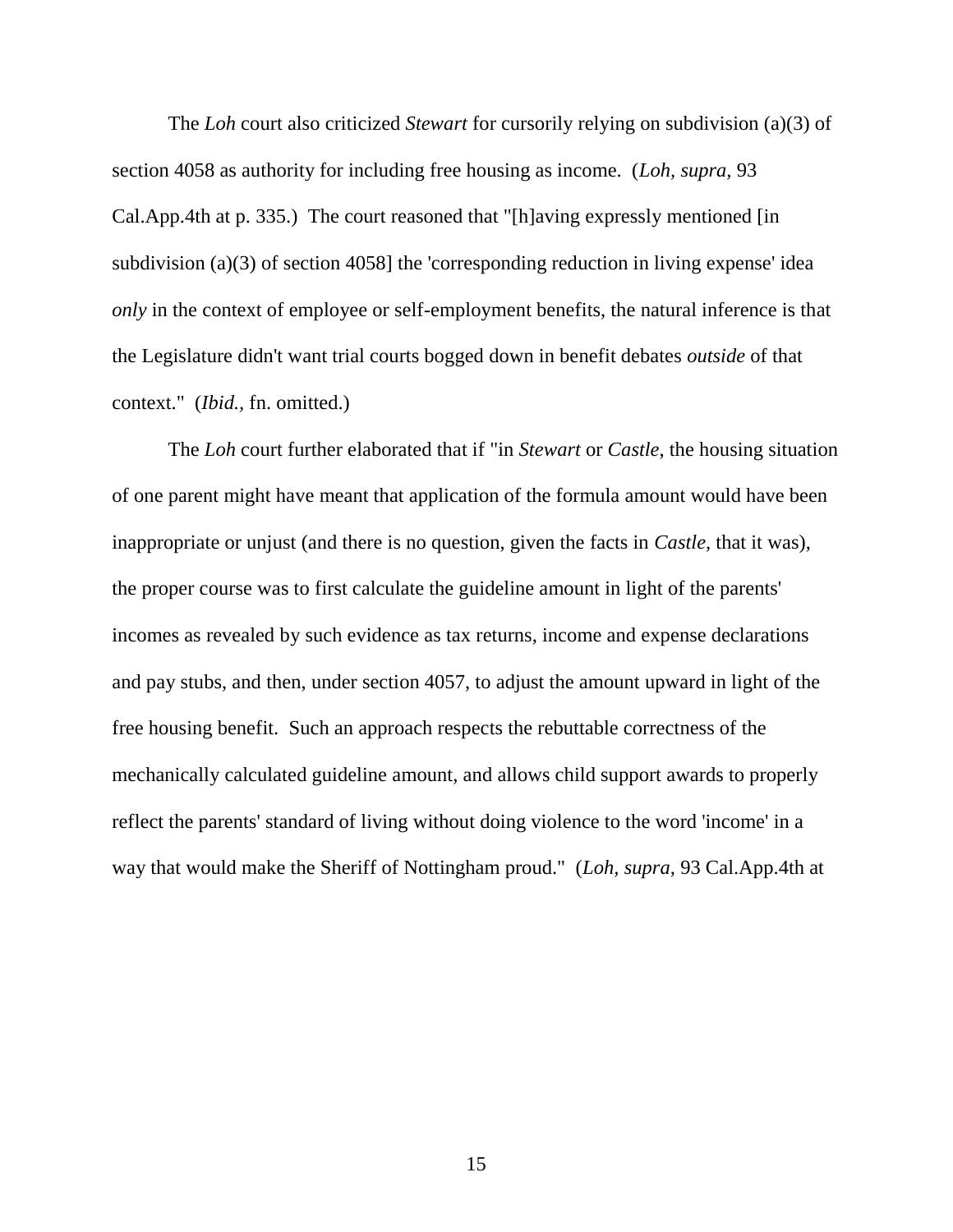pp. 335-336, italics added, fn. omitted; see also *In re Marriage of Schlafly*, *supra*, 149 Cal.App.4th at p. 758 [following *Loh* approach as to parent's free housing].)5

In *Alter, supra,* 171 Cal.App.4th 718, a gift income case, the court distinguished *Loh* on the ground it pertains to noncash benefits. The court explained that "[w]ith noncash benefits, the court must make ad hoc determinations of the value, which are more complicated to do and could lead to inconsistent results. These concerns are not present with gifts of cash. Cash gifts are readily valued." (*Alter*, *supra*, at p. 734.) The court noted that while gifts are not included in federal income tax, the presumptive correctness of tax returns may, at the court's discretion, be rebutted by evidence of recurring gifts of cash that are *a regular part of a parent's income*. (*Id.* at pp. 734-735, 737.) The court determined the trial court reasonably included in the father's income \$3,000 per month in cash that his mother gave him to pay his rent. (*Id.* at p. 737.) The court noted, "Jack's mother did not simply give him the benefit of living in the home; she gave him the money to pay for it. Thus, the benefit was easily valued and represented part of Jack's monthly cash flow." (*Ibid.*)

 $\overline{a}$ 

<sup>5</sup> In *Loh,* the mother, a successful insurance agent, sought an upward modification of a child support order against the father, a recently unemployed stockbroker, not based on his tax returns but based on " 'lifestyle' evidence based on a series of photos showing her ex-spouse at the home of his girlfriend and in or by a series of cars." (*Loh, supra,* 93 Cal.App.4th at p. 327.) The trial court found the father had "nontaxable" income of \$9,000, "a figure which appears to have been plucked from thin air." (*Ibid.*) The Court of Appeal reversed the order, concluding "[e]vidence of lifestyle, particularly a lifestyle subsidized by a new 'nonmarital partner' [citation], is not a cheap substitute for proper discovery of income reported on tax returns." (*Ibid.*) The court noted the mother did not attempt to show the father's income was other than stated on his tax return. (*Id.* at p. 336.)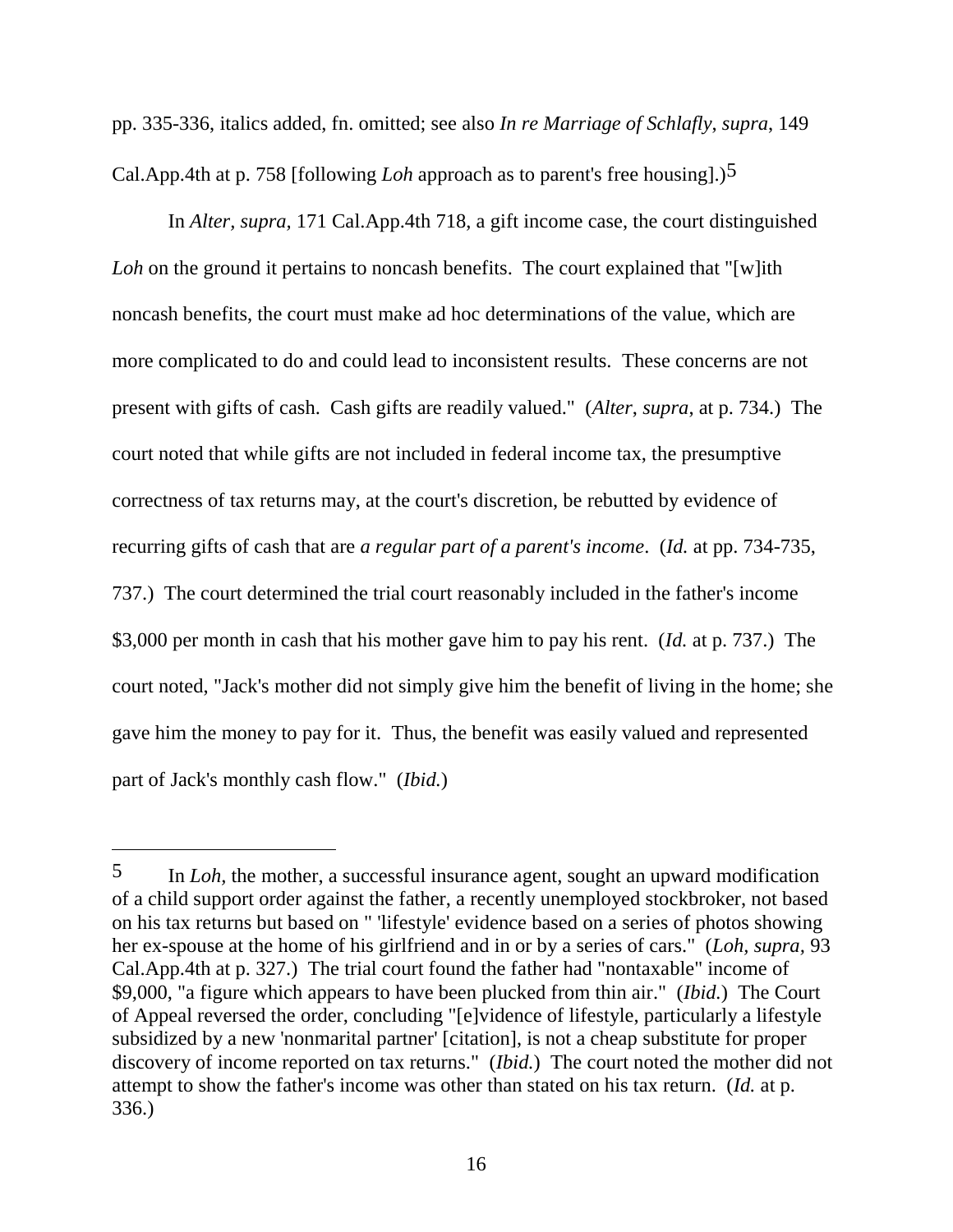Here, the tribe's payment of O.S.'s attorney fees is easily valued because the amount the tribe paid is stated on his federal income tax statement. It is undisputed, however, that the tribe pays his attorneys directly, and if he incurs no fees he gets no benefit. Accordingly, unlike the situation in *Alter,* the payments are not part of O.S.'s regular income or included in his cash flow. This case is akin to *Stewart,* in which the inclusion of a benefit resulted in a presumptively correct guideline amount based in part on money the father simply does not have available for support. Indeed, the tribe's attorney fees benefit for 2007 was \$35,162.25, and thus he was attributed with nearly \$3,000 per month in extra income. It is not unusual for legal bills in family law matters to be much higher, and if a tribe were to pay a substantially higher amount in fees on behalf of a tribe member, say \$100,000 or more, the infirmity of the court's approach would be even more glaringly apparent.

O.S. urges us to adopt the *Loh* approach, but it is not entirely on point. In *Loh,* the issue was whether *nontaxable* income should be *included* in gross income under section 4058, subdivision (a), and the issue here is whether *taxable* income should be *excluded*. To achieve a similar proper and just result, we adopt a hybrid *Loh* approach. We conclude O.S. has rebutted the presumption his income is as stated in his 2007 federal income tax statement, to the extent it includes the attorney fees benefit, and thus the benefit may not be included in the guideline amount. Federal tax law is not conclusive, and the "Internal Revenue Code does not so much define the term 'income' as identify that which, consistent with prevailing federal tax policy, might be taxed." (*Alter, supra,*  171 Cal.App.4th at p. 735.) Further, "[a]lthough the language of section 4058 is